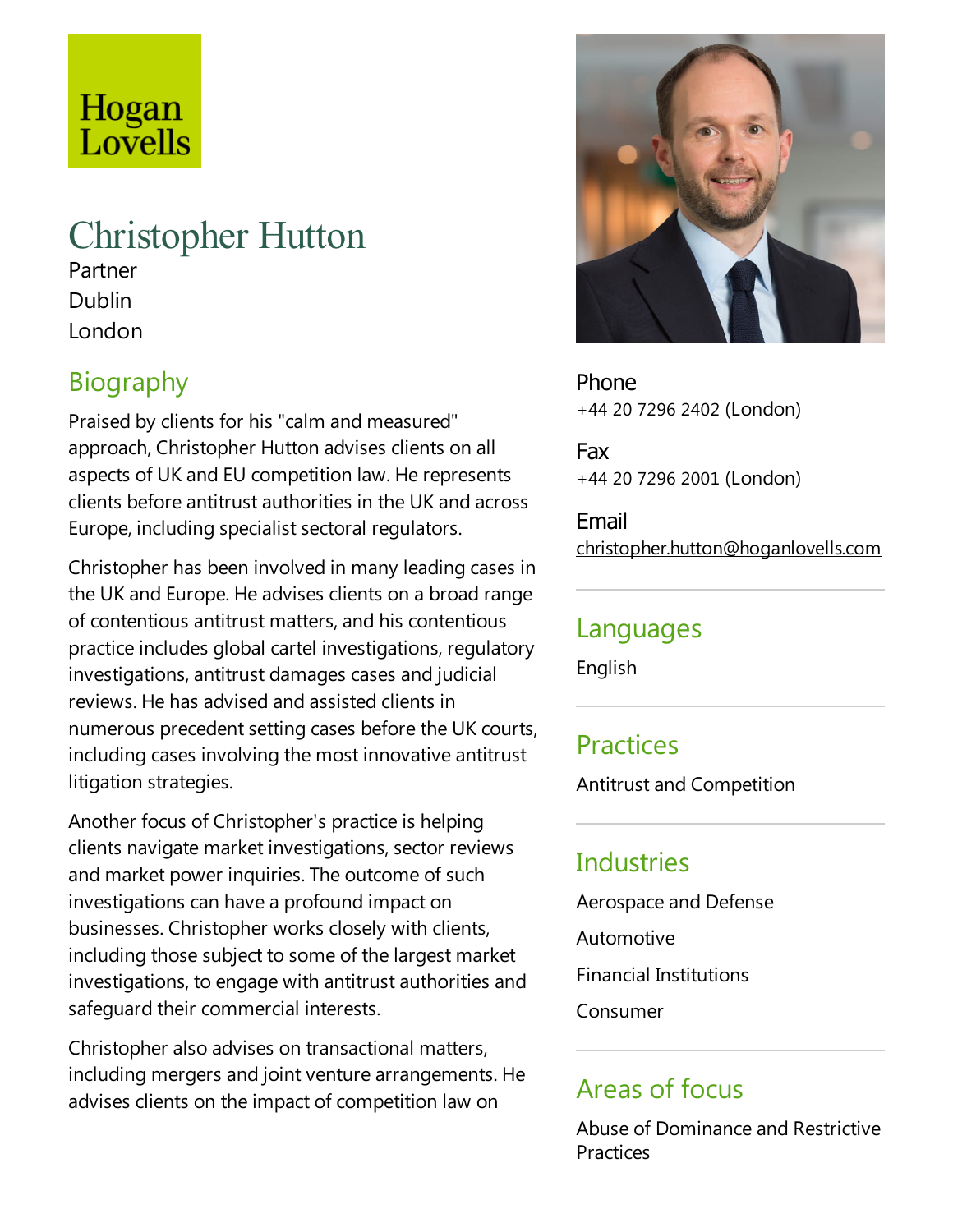their commercial arrangements, and on the design and implementation of competition compliance programmes.

Bringing his legal knowledge and commercial understanding to clients' problems, together with his experience within the legal division of the Office of Fair Trading, Christopher helps clients find the best possible outcomes in the most difficult and challenging circumstances.

#### Representative experience

Advising a large European financial institution on a major global investigation being conducted by antitrust and regulatory agencies, and associated litigation.

Advising an American multinational manufacturer on its defence of cartel damages claims in the English High Court.

Advising clients in various EU Member states in relation to national competition investigations.

Acting for a major international bank in relation to various investigations relating to LIBOR, FOREX and other financial products.

Representing an industry association in relation to the Financial Conduct Authority's credit card market study.

Advising Stansted Airport in relation to the Civil Aviation Authority's market power assessment.

Representing Ernst & Young in relation to a market investigation into the supply of audit services to large companies.

Advising a number of international groups in relation to a 'follow-on' damages claim brought in the English High Court.

Representing aleading retailer in relation to the OFT's Tobacco investigations and subsequent appeals to the Competition Appeal Tribunal.

Representing aleading retailer in relation to the OFT's Dairy investigations, including judicial review and defamation actions against the OFT.

Agency Investigations Antitrust and Competition Litigation Competition Compliance Dawn Raids Merger Control Cartel Investigations Leniency Applications Pharmaceuticals and Biotechnology

#### Education and admissions

#### Education

M.A., University of Cambridge

Retail and Consumer Goods

Postgraduate Diploma in European Law, King's College London

#### **Memberships**

Competition Law Association

Competition Law Forum

Competition Litigation Network

Law Society Competition Section

Law Society of England and Wales

United Kingdom Association for European Law

#### Bar admissions and qualifications

Solicitor, Republic of Ireland Solicitor, England and Wales